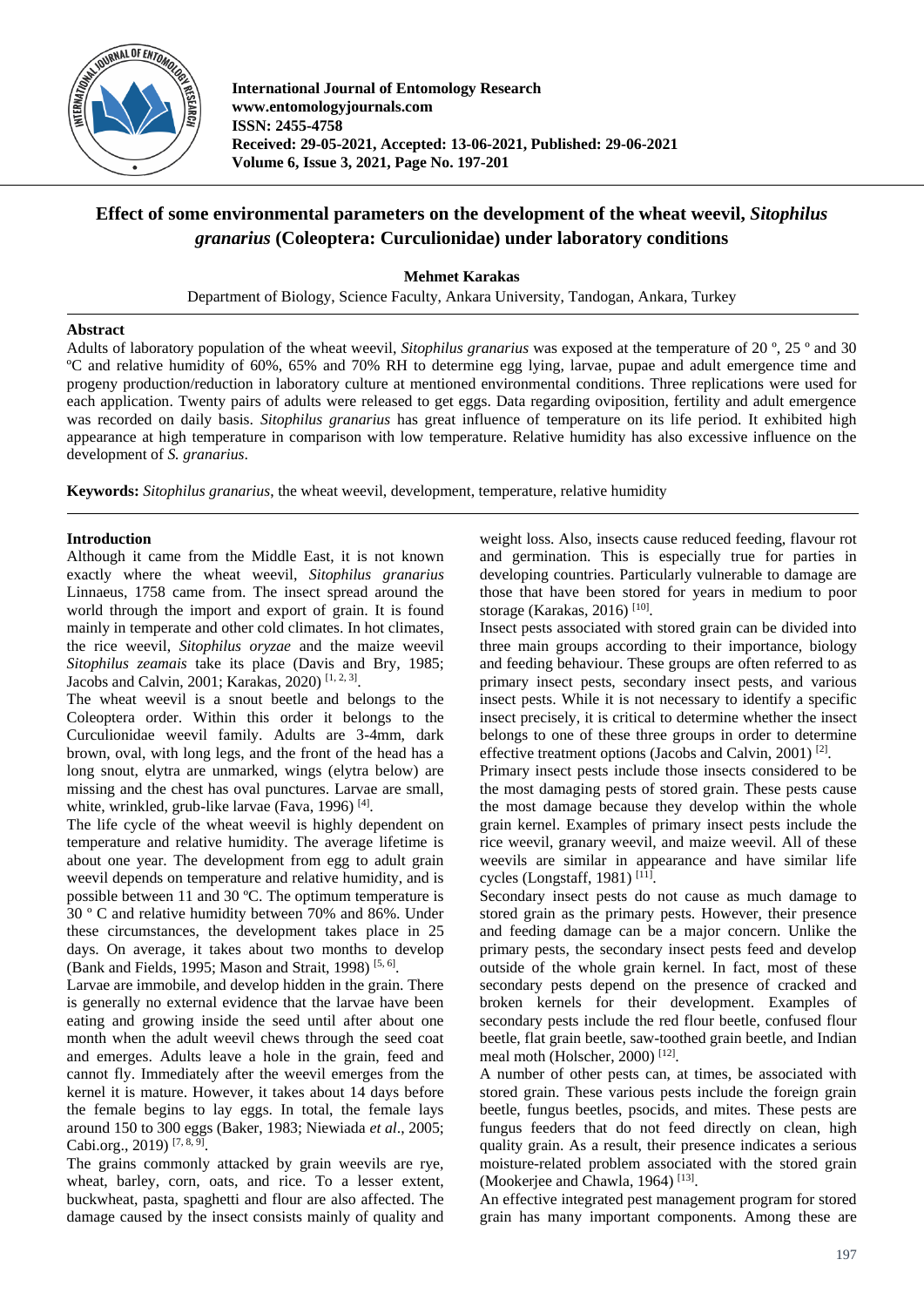sanitation, empty grain bin treatments, grain cleaning, the use of grain protectants, temperature and moisture management, and insect monitoring (Thomas *et al*., 2002; Huang and Subramanyam, 2005)<sup>[14, 15]</sup>.

The importance of temperature and moisture management in preserving grain quality and minimizing insect-related problems cannot be overstated. It is crucial that the grain mass be reduced to 10 ºC or less and 12% to 13% or less moisture as soon as possible after storage. Reducing the grain mass to these levels will slow insect development and will limit both mold growth and the possible formation of hot spots. As stated earlier, reducing the grain mass to these temperature and moisture levels will also prolong the effectiveness of any grain protectant that may have been applied. Effective control of stored product insect pests can be obtained when 50-60 °C is maintained for 24-26 hours. Age of the insect also impact the level of tolerance to temperature with constant humidity and time of exposure. At the same time, relative humidity play a vital role in survival of any pest as well as increases the toxic effect of insecticide so it is helpful in sinking the resistance developed in insects (Imura and Nakakita, 1984; Maier *et al*., 1996) [16, 17] .

Insects in stored grain can be controlled by manipulating the physical environment or applying physical treatments to the grain and insects. The variables defining the physical environment that are usually controlled are: temperature, relative humidity or grain moisture content and relative composition of atmospheric gases in the intergranular air. Physical treatments include mechanical impact, physical removal and barriers to prevent to entrance of insects, abrasive and inert dusts, ionizing irradiation, light and sound (Bank and Fields, 1995; Adler, 2010)<sup>[18,19]</sup>.

In this study, the effects of different temperature and humidity combinations on different developmental stages of the wheat weevil were investigated. This research is aimed to provide support to physical control, which is one of the methods of controlling stored seed pests.

#### **Materials and Methods**

Applications were carried out in the animal physiology laboratory of the Ankara University, Science Faculty, Department of Biology, between the years 2020-2021.

#### **Insect supply**

The wheat weevil adults were supplied from the stock culture of the laboratory of the Plant Protection Department, Faculty of Agriculture, Ankara University, Ankara.

#### **Insect culture technique**

The wheat weevil was feed on soft wheat seeds in the glass jars (1 L) having high moisture content so that *S. granarius* easily laid eggs and show better development. Wheat seeds were sterilized at 70 ºC for 15-20 minutes to eliminate the previous infestation of different species of insects, fungi and other microorganisms. The wheat weevil was reared at controlled temperature  $26 \pm 2$  °C and relative humidity in the range of  $65 \pm 5\%$  RH which is the best condition for its development. The dark (D) and light (L) periods  $(12h: D -$ 12h: L) were maintained according to best development of weevil because *S. granarius* is very sensitive to the light periods for meeting and proper development. After 3 days, the adult weevils were removed to obtain a homogeneous stock of adult weevil and this process was repeated for the

next three generations. The homogeneous population is preserved for further experiments.

#### **Temperature and relative humidity applications**

Twenty pairs of insects obtained from laboratory culture were released to 100 grams of sterilized wheat seeds in a glass jar (500 ml) and then placed inside an incubator was maintained at one of three different temperature (20, 25 and 30 ºC) levels. The relative humidity applications (60, 65 and 70% RH) within the incubators were maintained by using saturated salt solutions. All incubators were held at a photoperiod of 12h:  $D - 12h$ : L hours for the ideal life cycle of the wheat weevil, *S. granarius*. Oviposition was allowed for 72h. This time period of egg laying of mature females of wheat weevils ensures that sufficient amount of eggs are laid. After 72h, released insects were removed and their total number of eggs laid on randomly selected sixty grains of wheat were counted with help of a binocular. These eggs were maintained for life stages of the wheat weevil, *S. granarius*.

#### **Developmental tests**

For fertility test, thirty females were released in different glass jars (425 ml) to observe the fertility rate in different (4, 6, 8, 10 and 12) days.

For larval emergence test, thirty eggs were released in petri dishes (90 mm diam.) at each temperature and relative humidity combination. The data was taken about egg hatching after 3, 4, 6, 8 and 11 days.

For pupae emergence test, the hatched eggs were released in different petri dishes to observe the larval time periods. Larvae took prolong time period to complete its four instars so data about pupae formation were taken after 18, 21 24, 28, 30 and 34 days.

For adult emergence test, the thirty pupae were transferred into new petri dish with great care. The data regarding adult emergence was observed after 4, 6, 8, 10 and 12 days.

#### **Statistical analysis**

Data on the developmental stages of the insect was analysed by a two way analysis of variance (ANOVA) and the Tukey test was used as a post-hoc analysis (the multiple comparison techniques to determine the difference between groups in researches) for the interaction and effect of temperature and relative humidity. Mean values of the entire developmental time within one replicate of each treatment were calculated.

#### **Results**

The results showed that temperature and relative humidity greatly affect the life cycle of *S. granarius* ( $F = 3.68$ ; P= 0.041). The egg lying of wheat weevil was found maximum  $(24.00 \pm 0.57)$  at 30 °C and 70% RH after 12 days but when the decrease in temperature from 30  $^{\circ}$ C to 25  $^{\circ}$ C and 20  $^{\circ}$ C, relative humidity from 70% to 65% and 60%, the egg lying by wheat weevils also reduced to  $13.00 \pm 0.58$ ,  $9.66 \pm 0.88$ and  $9.33 \pm 0.33$  respectively as mentioned in Table 1. The combined effect of temperature and relative humidity influenced the larval emergence from eggs of *S. granarius*  $(F= 4.36; P= 0.063)$  as Table 2 showed that larval emergence was also increased from 10.33 to 26.33 as both factors increased from lowest point (20 ºC and 60% RH) to highest point (30 °C and 70% RH) after 11 days of observation. The results regarding pupae emergence was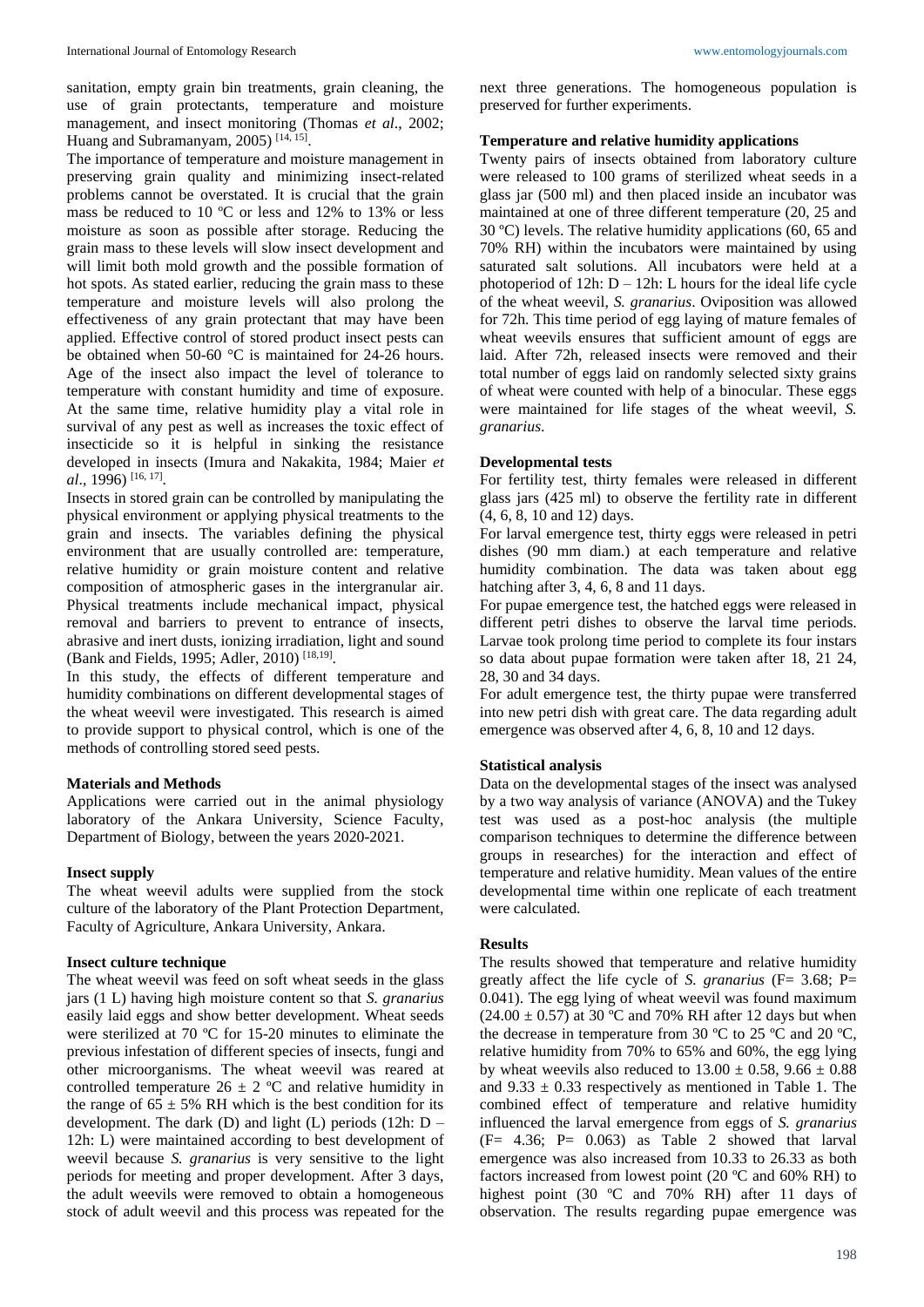also greatly significant different due to temperature and relative humidity variation ( $F= 4.05$ ;  $P= 0.053$ ). The pupae emergence increased from  $10.33 \pm 0.33$  and  $26.33 \pm 0.33$  as both combined treatments (30 ºC and 70% RH) but decreased to  $15.33 \pm 0.39$  and  $15.00 \pm 0.45$  as both factors fall down to 25 and 20 ºC, 65 and 60% RH respectively after 31 days of observation as shown in Table 3. The increase in adult emergence from pupae of wheat weevil was observed in Table 4 from  $10.33 \pm 0.33$  to  $24.67 \pm 0.67$ due to the effect of temperature and relative humidity (F= 3.88; P= 0.05). So F and P values showed that both temperature and relative humidity affect the whole life period of wheat weevil.

**Table 1:** Mean values of Egg Lying Period ± Standard Error (ELP ± SE) of *Sitophilus granarius* after different days under different temperatures (ºC) and relative humidity (RH).

| $\rm ^{o}C$ / %RH    | $ELP \pm SE / Days$           |                               |                                 |                                |                                |  |
|----------------------|-------------------------------|-------------------------------|---------------------------------|--------------------------------|--------------------------------|--|
|                      | 4                             | 6                             | Х                               | 10                             | 12                             |  |
| 20/60                | $3.33 \pm 0.33$ c             | $5.33 \pm 0.88$ °             | 5.33 $\pm$ 0.88 $\degree$       | $7.33 \pm 0.88$ c              | $9.33 \pm 0.33$ c              |  |
| 20/65                | $8.33 \pm 0.33$ b             | $9.33 \pm 0.33$ b             | $9.33 \pm 0.33$ b               | $9.66 \pm 0.88$ <sup>b</sup>   | $10.33 \pm 0.33$ b             |  |
| 20/70                | $11.00 \pm 0.57$ f            | $12.33 \pm 0.66$ <sup>f</sup> | $12.33 \pm 0.66$ <sup>f</sup>   | $12.66 \pm 1.20$ <sup>f</sup>  | $13.00 \pm 0.58$ f             |  |
| 25/60                | $5.00 \pm 0.33$ ef            | $6.33 \pm 0.33$ ef            | $6.33 \pm 0.33$ ef              | $8.66 \pm 0.88$ e <sup>f</sup> | $9.66 \pm 0.88$ e <sup>f</sup> |  |
| 25/65                | $10.33 \pm 0.33$ ef           | $11.00 \pm 0.57$ ef           | $11.00 \pm 0.57$ e <sup>f</sup> | $13.00 \pm 0.58$ ef            | $15.33 \pm 0.67$ ef            |  |
| 25/70                | $15.33 \pm 0.67$ e            | $16.00 \pm 0.57$ e            | $16.66 \pm 0.33$ e              | $17.00 \pm 1.00$ <sup>e</sup>  | $19.33 \pm 0.33$ e             |  |
| 30/60                | $9.33 \pm 0.33$ d             | $10.33 \pm 0.33$ <sup>d</sup> | $10.33 \pm 0.33$ <sup>d</sup>   | $11.33 \pm 0.66$ <sup>d</sup>  | $13.00 \pm 0.58$ <sup>d</sup>  |  |
| 30/65                | $14.00 \pm 0.58$ <sup>d</sup> | $14.33 \pm 1.45$ <sup>d</sup> | $14.33 \pm 1.45$ <sup>d</sup>   | $16.00 \pm 0.57$ <sup>d</sup>  | $18.33 \pm 0.66$ <sup>d</sup>  |  |
| 30/70                | $19.33 \pm 0.33$ <sup>a</sup> | $20.33 \pm 0.67$ <sup>a</sup> | $20.33 \pm 0.67$ <sup>a</sup>   | $22.00 \pm 0.57$ <sup>a</sup>  | $24.00 \pm 0.57$ <sup>a</sup>  |  |
| Statistical analysis | $F = 4.07$ ** $P = 0.063$     | $F = 4.00$ ** $P = 0.066$     | $F = 0.90$ $^*$ P $= 0.50$      | $F = 3.39$ ** $P = 0.046$      | $F = 3.68$ ** $P = 0.041$      |  |

Each column, mean value followed by same latter are not significant to each other.

The Tukey HSD test  $\leq 0.05$ . (\* non-significant, \*\*\* significant, \*\*\* extremely significant)

**Table 2:** Mean values of Larvae Emergence Period ± Standard Error (LEP ± SE) of *Sitophilus granarius* after different days under different temperatures (ºC) and relative humidity (RH).

| $\rm ^{o}C$ / %RH    | $LEP \pm SE / Days$           |                               |                                 |                                |                                |  |  |
|----------------------|-------------------------------|-------------------------------|---------------------------------|--------------------------------|--------------------------------|--|--|
|                      | 3                             | 4                             | n                               | -8                             | -11                            |  |  |
| 20/60                | $4.67 \pm 0.33$ <sup>d</sup>  | $5.33 \pm 0.88$ <sup>d</sup>  | $6.33 \pm 0.33$ d               | $8.33 \pm 0.33$ d              | $10.33 \pm 0.33$ <sup>d</sup>  |  |  |
| 20/65                | $7.33 \pm 0.33$ <sup>cd</sup> | $8.33 \pm 0.33$ <sup>cd</sup> | $8.66 \pm 0.88$ <sup>cd</sup>   | $11.33 \pm 0.66$ <sup>cd</sup> | $13.00 \pm 0.58$ <sup>cd</sup> |  |  |
| 20/70                | $10.33 \pm 1.11$ cf           | $11.66 \pm 0.67$ cf           | $9.67 \pm 0.40$ cf              | $14.67 \pm 0.45$ cf            | $16.00 \pm 0.57$ cf            |  |  |
| 25/60                | $5.66 \pm 0.40$ ef            | $6.67 \pm 0.33$ ef            | $12.66 \pm 0.45$ e <sup>f</sup> | $9.67 \pm 0.40$ ef             | $11.33 \pm 0.33$ ef            |  |  |
| 25/65                | $9.66 \pm 0.88$ ef            | $10.33 \pm 1.11$ ef           | $7.33 \pm 0.33$ ef              | $12.33 \pm 0.37$ ef            | $14.67 \pm 0.45$ ef            |  |  |
| 25/70                | $14.00 \pm 1.00$ <sup>e</sup> | $15.00 \pm 0.45$ <sup>e</sup> | $11.33 \pm 0.33$ e              | $18.00 \pm 0.57$ °             | $21.66 \pm 0.88$ <sup>e</sup>  |  |  |
| 30/60                | $9.66 \pm 0.33$ b             | $10.33 \pm 1.11$ b            | $16.00 \pm 0.57$ <sup>b</sup>   | $13.33 \pm 0.39$ b             | $15.33 \pm 0.39$ <sup>b</sup>  |  |  |
| 30/65                | $13.00 \pm 0.58$ <sup>b</sup> | $14.00 \pm 0.58$ <sup>b</sup> | $15.00 \pm 0.45$ <sup>b</sup>   | $17.00 \pm 1.00^{\circ}$       | $19.33 \pm 0.33$ b             |  |  |
| 30/70                | $18.66 \pm 0.33$ <sup>a</sup> | $19.33 \pm 0.33$ <sup>a</sup> | $21.66 \pm 0.88$ <sup>a</sup>   | $24.00 \pm 0.57$ <sup>a</sup>  | $26.33 \pm 0.33$ <sup>a</sup>  |  |  |
| Statistical analysis | $F = 4.67$ ** $P = 0.043$     | $F = 4.68$ ** $P = 0.043$     | $F=4.48$ ** P= 0.053            | $F = 4.38$ ** $P = 0.063$      | $F = 4.36$ ** $P = 0.063$      |  |  |

Each column, mean value followed by same latter are not significant to each other.

The Tukey HSD test  $\leq 0.05$ . (\* non-significant, \*\* significant, \*\*\* extremely significant)

**Table 3:** Mean values of Pupae Emergence Period ± Standard Error (PEP ± SE) of *Sitophilus granarius* after different days under different temperatures (ºC) and relative humidity (RH).

| $\rm ^{o}C$ / %RH | $PEP \pm SE / Days$                                                                                                                                           |                               |                               |                               |                               |                                 |  |
|-------------------|---------------------------------------------------------------------------------------------------------------------------------------------------------------|-------------------------------|-------------------------------|-------------------------------|-------------------------------|---------------------------------|--|
|                   | 18                                                                                                                                                            | 21                            | 24                            | 28                            | 31                            | 34                              |  |
| 20/60             | $1.67 \pm 0.33$ c                                                                                                                                             | $7.33 \pm 0.33$ c             | $7.66 \pm 0.40$ °             | $7.33 \pm 0.38$ c             | $10.33 \pm 0.33$ c            | $7.66 \pm 0.40$ c               |  |
| 20/65             | $6.33 \pm 0.33$ b                                                                                                                                             | $10.67 \pm 0.33$ b            | $12.33 \pm 0.33$ b            | $10.67 \pm 0.33$ b            | $15.00 \pm 0.45$ <sup>b</sup> | $10.67 \pm 0.33$ b              |  |
| 20/70             | $9.67 \pm 0.40$ <sup>f</sup>                                                                                                                                  | $12.00 \pm 0.57$ f            | $16.67 \pm 0.33$ f            | $12.00 \pm 0.57$ <sup>f</sup> | $18.67 \pm 0.33$ <sup>f</sup> | $13.33 \pm 0.33$ f              |  |
| 25/60             | 3.66 $\pm$ 0.33 <sup>ef</sup>                                                                                                                                 | $7.33 \pm 0.33$ ef            | $8.33 \pm 0.33$ ef            | $7.33 \pm 0.33$ ef            | $11.00 \pm 0.57$ ef           | $7.33 \pm 0.33$ ef              |  |
| 25/65             | $8.33 + 0.33$ ef                                                                                                                                              | $11.00 \pm 0.57$ ef           | $13.33 + 0.33$ ef             | $11.00 + 0.57$ ef             | $15.33 + 0.33$ ef             | $11.00 \pm 0.57$ e <sup>f</sup> |  |
| 25/70             | $13.33 \pm 0.33$ e                                                                                                                                            | $15.33 \pm 0.33$ e            | $20.66 \pm 0.88$ <sup>e</sup> | $15.33 \pm 0.33$ e            | $21.66 \pm 0.88$ <sup>e</sup> | $15.33 \pm 0.33$ e              |  |
| 30/60             | $7.33 \pm 0.33$ d                                                                                                                                             | $15.33 \pm 0.33$ d            | $11.67 \pm 0.33$ <sup>d</sup> | $15.33 + 0.33$ <sup>d</sup>   | $15.33 \pm 0.39$ <sup>d</sup> | $15.33 + 0.33$ <sup>d</sup>     |  |
| 30/65             | $12.33 \pm 0.33$ <sup>d</sup>                                                                                                                                 | $13.33 \pm 0.33$ <sup>d</sup> | $19.00 \pm 0.57$ <sup>d</sup> | $13.33 \pm 0.33$ d            | $21.66 \pm 0.88$ <sup>d</sup> | $13.33 \pm 0.33$ <sup>d</sup>   |  |
| 30/70             | $18.67 \pm 0.33$ <sup>a</sup>                                                                                                                                 | $19.33 + 0.67$ <sup>a</sup>   | $24.67 \pm 0.33$ <sup>a</sup> | $19.33 \pm 0.67$ <sup>a</sup> | $26.33 \pm 0.33$ <sup>a</sup> | $19.66 \pm 0.33$ <sup>a</sup>   |  |
|                   | Statistical analysis $F = 4.57$ ** P= 0.063 $F = 4.05$ ** P= 0.063 $F = 4.11$ ** P= 0.063 $F = 4.05$ ** P= 0.053 $F = 4.05$ ** P= 0.053 $F = 3.07$ * P= 0.100 |                               |                               |                               |                               |                                 |  |

Each column, mean value followed by same latter are not significant to each other.

The Tukey HSD test  $\leq 0.05$ . (\* non-significant, \*\*\* significant, \*\*\* extremely significant)

**Table 4:** Mean values of Adult Emergence Period ± Standard Error (AEP ± SE) of *Sitophilus granarius* after different days under different temperatures (ºC) and relative humidity (RH).

|          | $AEP \pm SE /$ Davs |                  |                             |                    |                             |  |
|----------|---------------------|------------------|-----------------------------|--------------------|-----------------------------|--|
| °C / %RH |                     |                  |                             | 10                 |                             |  |
| 20/60    | $2.33 + 0.33$ b     | $4.67 + 0.33$ b  | $8.66 + 0.88$ <sup>d</sup>  | $8.67 + 0.33$ d    | $10.33 + 0.33$ <sup>d</sup> |  |
| 20/65    | $6.33 + 0.33$ f     | $10.67 + 0.33$ f | $15.33 + 0.67$ <sup>f</sup> | $17.67 + 0.33$ f   | $18.33 + 0.33$ f            |  |
| 20/70    | $10.33 \pm 0.33$ f  | $14.67 + 0.33$ f | $18.33 + 0.33$ f            | $20.00 \pm 0.57$ f | $23.33 \pm 0.33$ f          |  |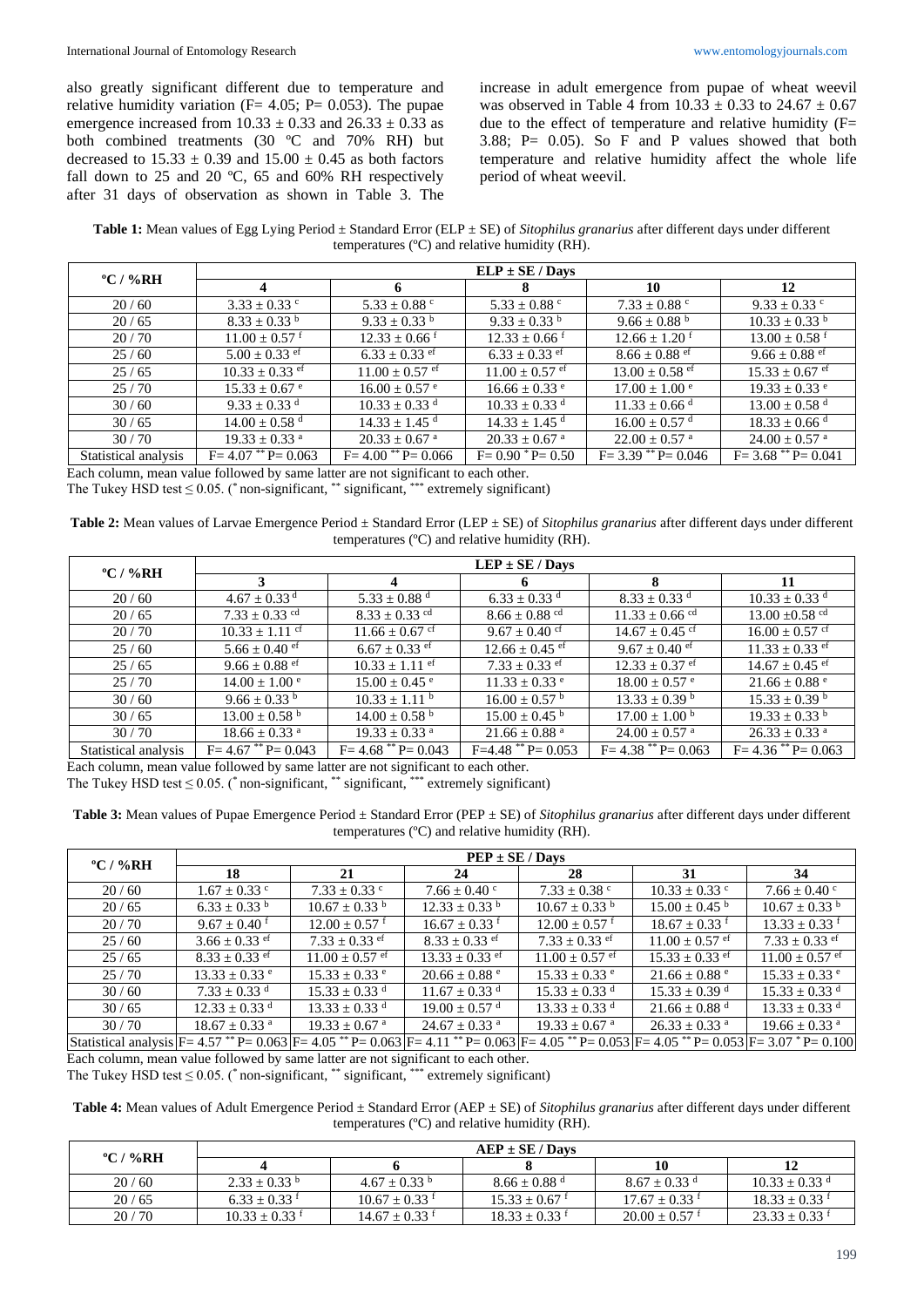| 25/60                | $5.67 + 0.33$ e             | $9.33 + 0.33$ e             | $11.67 + 0.33$ <sup>e</sup>  | $13.00 + 0.57$ e            | $13.33 + 0.33$ <sup>e</sup> |
|----------------------|-----------------------------|-----------------------------|------------------------------|-----------------------------|-----------------------------|
| 25/65                | $9.33 + 0.33$ de            | $13.00 + 0.57$ de           | $15.33 + 0.67$ <sup>de</sup> | $19.67 + 0.33$ de           | $20.00 + 0.57$ de           |
| 25/70                | $12.33 + 0.33$ d            | $16.33 + 0.33$ d            | $19.67 + 0.33$ d             | $22.00 + 0.57$ <sup>d</sup> | $23.66 + 0.67$ <sup>d</sup> |
| 30/60                | $8.67 + 0.33$ c             | $12.67 + 0.33$ c            | $15.33 + 0.67$ c             | $16.33 + 0.33$ c            | $17.33 + 0.33$ c            |
| 30/65                | $14.47 + 0.33$ c            | $18.33 + 0.33$ c            | $19.67 + 0.33$ c             | $21.00 + 0.57$ c            | $23.33 + 0.33$ c            |
| 30/70                | $19.33 + 0.33$ <sup>a</sup> | $23.33 + 0.33$ <sup>a</sup> | $23.66 + 0.67$ <sup>a</sup>  | $24.00 + 0.57$ <sup>a</sup> | $24.67 + 0.67$ <sup>a</sup> |
| Statistical analysis | $F = 5.12$ *** $P = 0.01$   | $F = 5.49$ *** $P = 0.01$   | $F = 6.29$ *** $P = 0.01$    | $F = 4.01$ *** $P = 0.01$   | $F = 3.88$ ** $P = 0.05$    |

Each column, mean value followed by same latter are not significant to each other.

The Tukey HSD test  $\leq 0.05$ . (\* non-significant, \*\* significant, \*\*\* extremely significant)

## **Discussion**

The wheat weevil, *Sitophilus granarius* L. is the primary and internal feeder of maize, barley, rice particularly of wheat. The current study was conducted to evaluate the effect of some environmental conditions such as temperature and relative humidity on the life cycle of *S. granarius* and showed that the significantly difference regarding to the time period for different developmental stages.

Developmental stages of insect depends on many environmental (temperature, humidity, grain water content) and biotic factors (age of females, grain availability, hardness of testa, presence of insects of the same or other species and natural enemies).

In general, the results obtained in this experiment are in agreement with results of recent studies on the efficacy of temperature and humidity in storage insects' control (Hagstrum and Flinn, 2014)<sup>[20]</sup>.

The rate of larvae emergence also significantly affected by temperature and relative humidity. Larval period of *Sitophilus* species is very prolonged than other stored grain insect pests duration and rate of pupae emergence from larval period varied as environmental conditions was manipulated. Mainali *et al.*, (2015)<sup>[21]</sup> showed that the egg laying activity became shorter at 35 ºC and maximum egg lying was observed at 30 and 35 ºC while Okelana *et al*.,  $(1985)$ <sup>[22]</sup> described that at 50-70% RH supported greater development of weevil then 90% but in some cultivar and microorganisms development resist the growth of weevil when temperature is suitable.

While adult emergence requires more time at low temperature and humidity, Riaz *et al*., (2014) [23] noted that during the *Trogoderma granarium* study, the highest ovulation rate was achieved at 30 °C or 35 °C, but decreased at 20 °C or 40 °C. Growth from egg to adult was lowest at 35 °C but extended at 25 °C. No larvae turned into pupae in extreme heat.

Similarly, relative humidity affects the life cycle of the rice weevil as described by Dermott and Evans  $(1978)$  <sup>[24]</sup>, who treat *Rhyzopertha dominica, Sitotroga cerealella* and *Sitophylus oryzae* for proper control by manipulating the environment and reducing moisture content by exposure to hot air. (70, 80 and 60 °C) for various time intervals such as 4 to 12 minutes. Significant results were obtained when the temperature varied between 59 and 65 °C to increase the wheat grain temperature.

The effect of temperature and relative humidity on the development of stored seed pests can also be considered as a physical control method for this type of pest. Stored product pests can only survive and reproduce in a narrow temperature range. At temperatures outside this range, the pest population either remains stationary or dies at fast or low rates. The main source of water of stored product pests is food. The moisture content of foods affects the number of offspring, rate of growth, life expectancy and the rate of adulthood. Stored product pests cannot survive and reproduce at a relative humidity below 50% (Golić *et al*., 2011; Hasan *et al*., 2017) [25, 26] .

The data of this study can be evaluated in the future regarding physical management against stored product pests.

# **Conclusion**

From this study, it was concluded that at 25 and 30 °C, the growth time of wheat weevil is very short, therefore it shows more population growth below 25  $\degree$ C or above 30  $\degree$ C which was not unsuitable for growth. Temperature and relative humidity can greatly affect the life stage of stored grain pests such as *Sitophilus* species. It can be used in combination with any chemical or physical measure because these factors can increase the pest's effectiveness against them and reduce their resistance.

## **References**

- 1. Davis R, Bry RE. *Sitophilus granarius*, *Sitophilus oryzae* and *Sitophilus zeamais*, *Tribolium confusum* and *Tribolium castaneum*. In: Handbook of Insect Rearing. Vol. I. (Singh P. and Moore RF), Elsevier, Amsterdam-Oxford-New York-Tokyo, 1985, 287-293.
- 2. Jacobs S, Calvin D. Weevils on stored grain. Collage of Agriculture Science. Cooperative Extension. The Pennsylvania State University, 2001, 1-2.
- 3. Karakas M. Repellency potential of certain herbal root samples against the granary weevil, *Sitophılus granarius* L. (Coleoptera: Curculionidae) adults in stored wheat grains. Fresenius Environmental Bulletin,2020:29(10):9232-9240.
- 4. Fava A, Gaino E. A general profile of the reproductive biology of *Sitophilus granarius* (L.) (Coleoptera: Curculionidae). Bulletin Societa Entomologia Italiana,1996:128:17-28.
- 5. Bank J, Fields PG. Physical methods for insect control in stored-grain ecosystems, Marcel Dekker, New York, 1995, 353-409.
- 6. Mason LJ, Strait CA. Stored product ıntegrated pest management with extreme temperatures.https://www.researchgate.net/profile/Lind a\_Mason/publication/240623536\_Stored\_Product\_Integ rated\_Pest\_Management\_With\_Extreme\_Temperatures /links/0a85e52d839088667d00 0000.pdf; (access date: 29.04.2017), 1998.
- 7. Baker JE. Properties of amylases from midguts of larvae of *Sitophilus zeamais* and *Sitophilus granarius.* Insect Biochemistry, 1983, 421-428.
- 8. Niewiada A, Nawrol J, Szafranek J, Szafranek B, Synak E, Jelen H. Some factors affecting egg-laying of the granary weevil (*Sitophilus granarius* L.). Journal of